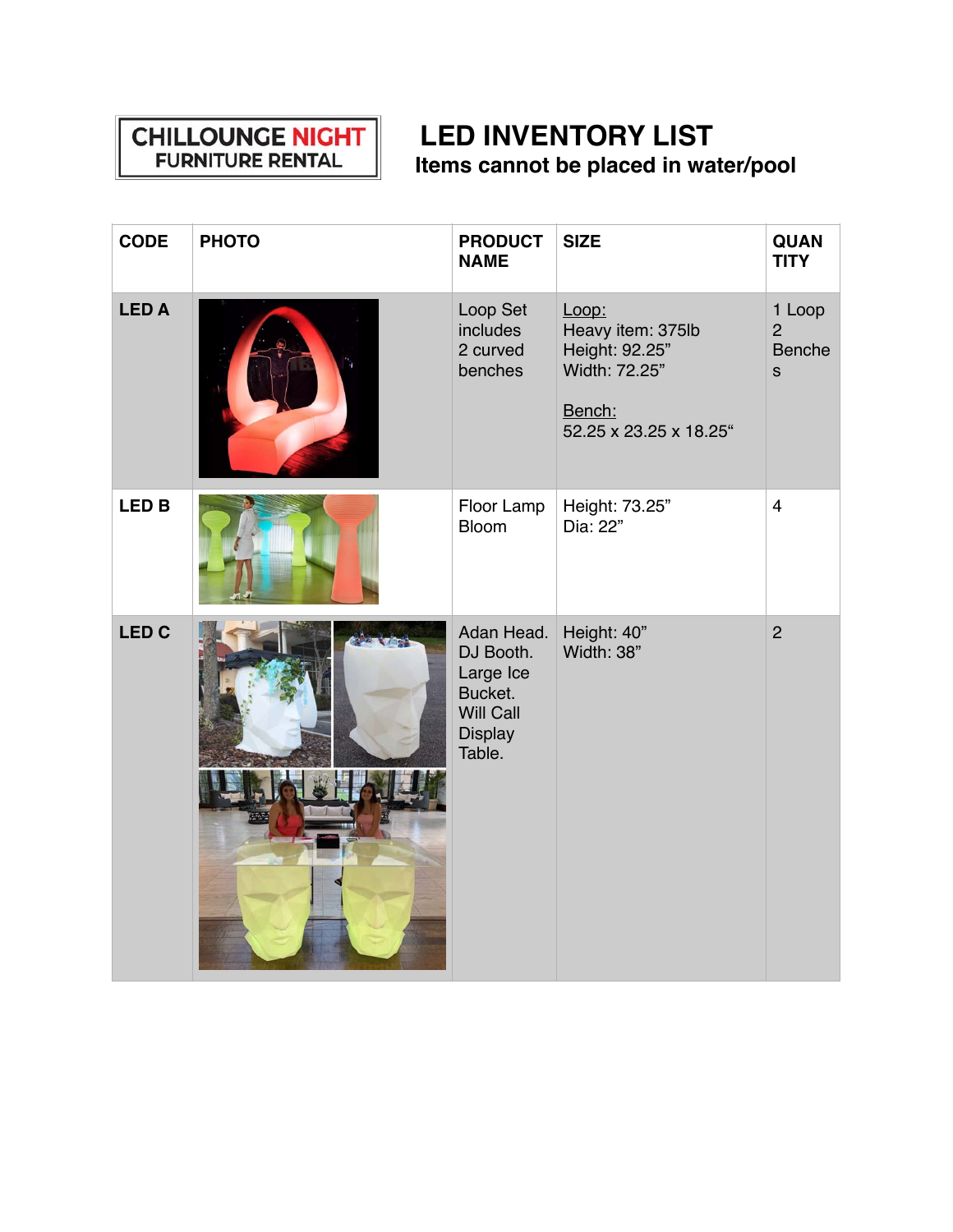| <b>LED D</b><br>Glow<br><b>Dinner</b><br><b>Tables</b> | Round,<br>Rectangle<br>and Square<br>tempered<br>glass<br>available.<br>Base can be<br>used as decor<br>item | Height: 31"<br>Round Table Dia.: 60"<br>Square Table: 51" x 51"<br>Rectangle Table: 40 x 63"<br><b>HIGH TOP TABLES:</b><br>$31.5 \times 71$ | 60             |
|--------------------------------------------------------|--------------------------------------------------------------------------------------------------------------|---------------------------------------------------------------------------------------------------------------------------------------------|----------------|
| LED <sub>E</sub>                                       | 3D Infinity<br>Dance<br>Floor/<br>Catwalk<br><b>Different</b><br>patterns<br>and effects<br>available        | Up to 24 x 24'                                                                                                                              | $\mathbf{1}$   |
| LED <sub>1</sub>                                       | Ypsilon<br>(connect<br>with other<br>items)                                                                  | 44.5 x 44.5 x 16                                                                                                                            | $\overline{4}$ |
| LED <sub>2</sub>                                       | Curved<br><b>Bench</b><br>(6pcs form<br>a circle)                                                            | 47 x 16 x 16                                                                                                                                | 24             |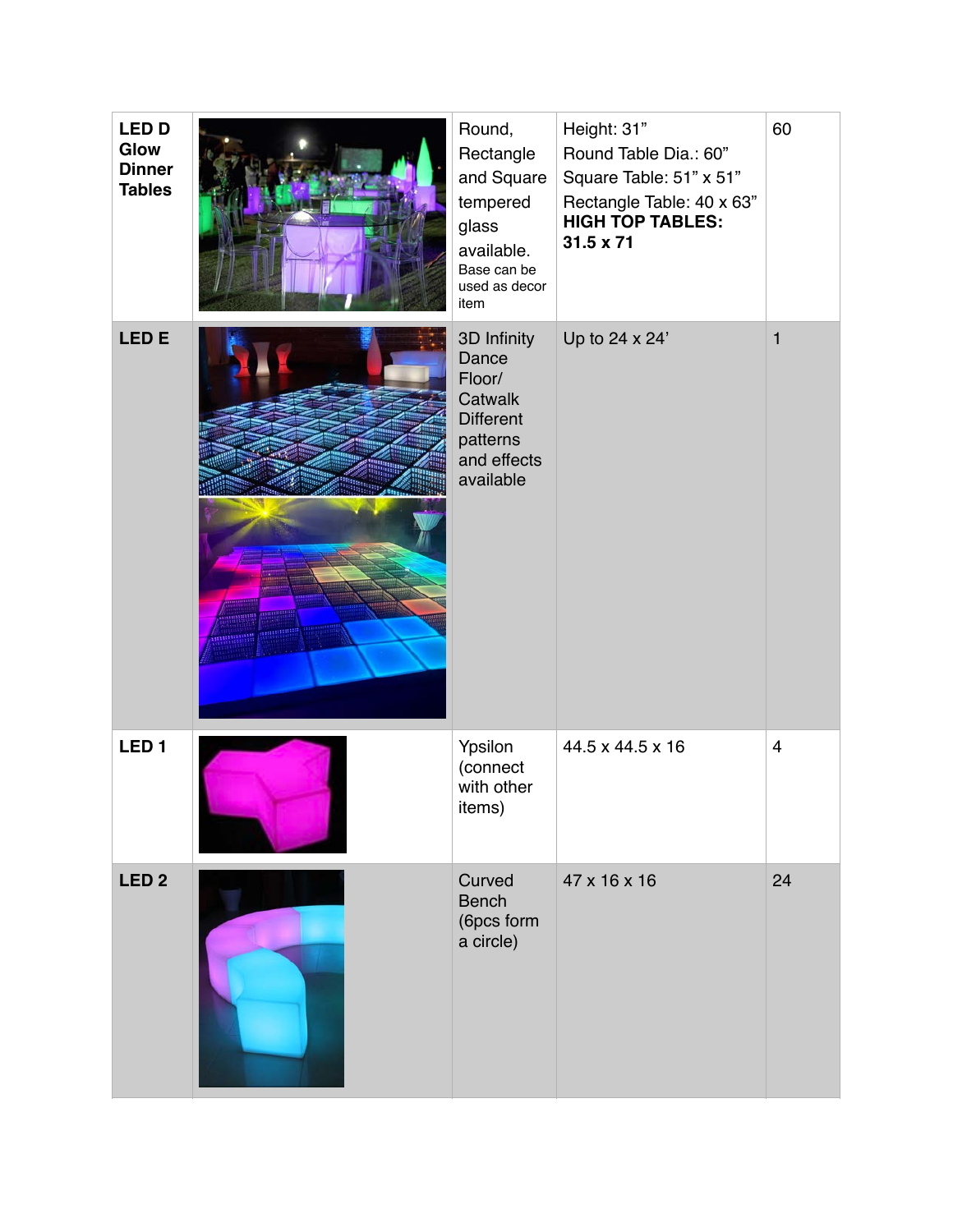| LED <sub>3</sub> | Straight<br><b>Bench</b>                                                               | 47 x 16 x 16                                                                           | 40             |
|------------------|----------------------------------------------------------------------------------------|----------------------------------------------------------------------------------------|----------------|
| LED <sub>4</sub> | <b>Curved Bar</b>                                                                      | 59 x 42 x 45<br>4ft Length<br>Each section is good for<br>one bartender                | 12             |
| LED <sub>5</sub> |                                                                                        | Straight Bar   47 x 42 x 45<br>4ft Length<br>Each section is good for<br>one bartender | 12             |
| LED <sub>6</sub> | <b>Corner Bar</b><br>Section                                                           |                                                                                        | $\overline{4}$ |
| LED <sub>7</sub> | Square and<br>rectangle<br>High Top<br>Table with<br>and without<br>plexi glass<br>top | 24 x 24 x 43                                                                           | 20             |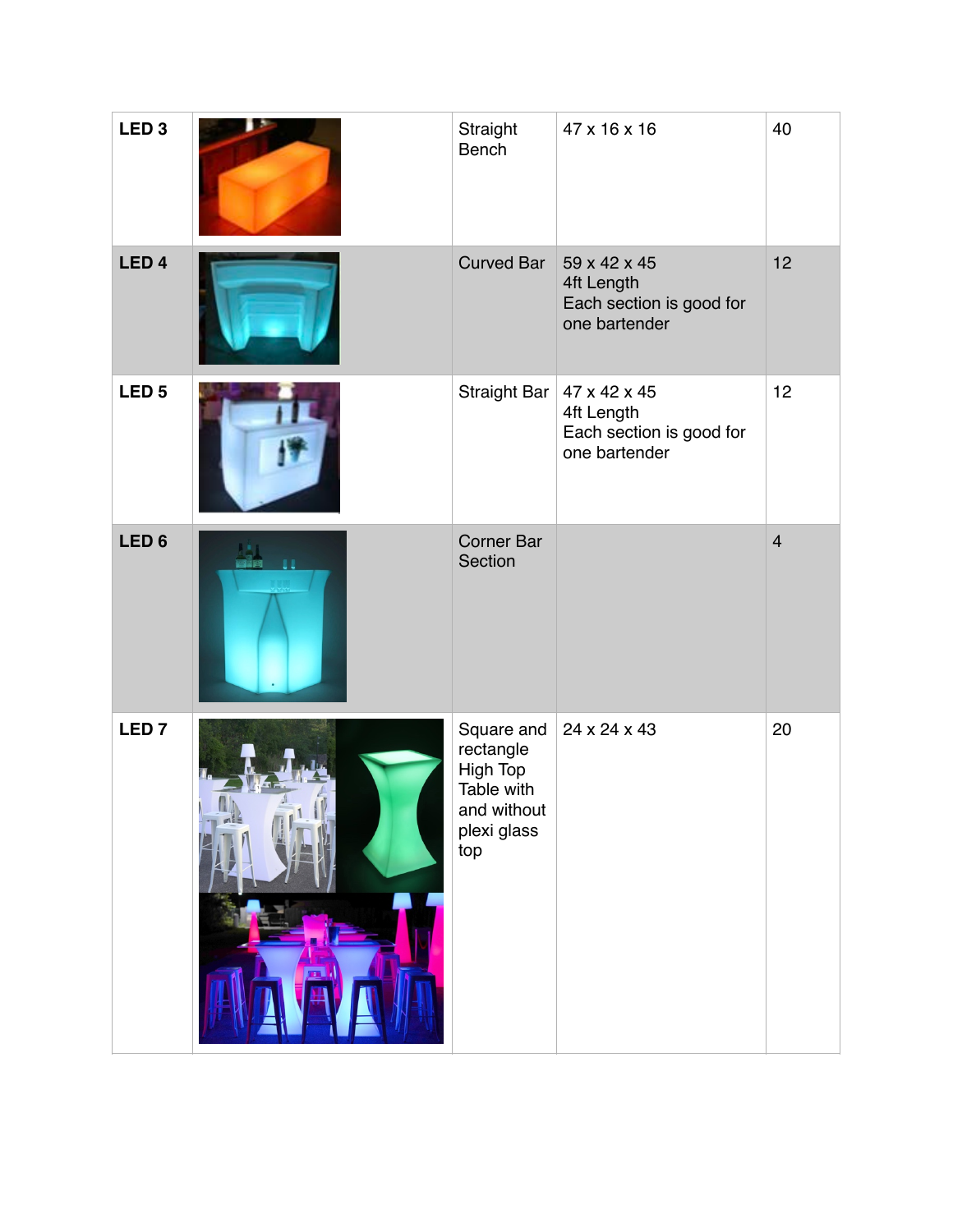| LED <sub>8</sub> | High Top<br>Table<br>(without<br>glass top)                | 23 x 23 x 43   | 36 |
|------------------|------------------------------------------------------------|----------------|----|
| LED <sub>9</sub> | High Top<br>Chair with<br>back rest                        | 22.5 x 18 x 41 | 22 |
| <b>LED 10</b>    | 2-Seater<br>Sofa<br>Seat<br>cushion<br>option<br>available | 69.5 x 30 x 30 | 18 |
| <b>LED 11</b>    | Arm Chair<br>Seat<br>cushion<br>option<br>available        | 41 x 30 x 30   | 8  |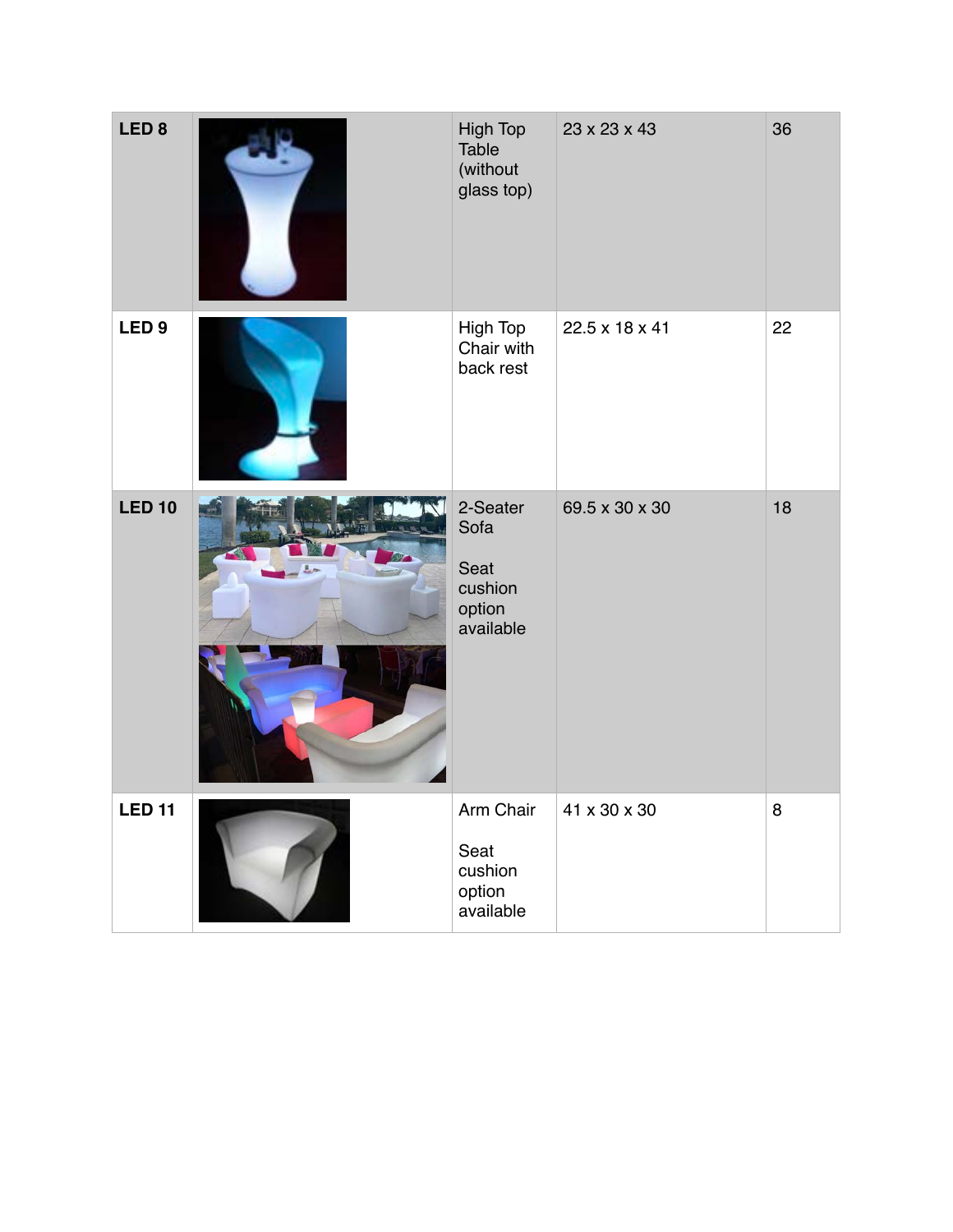| <b>LED 12</b> | <b>Tall Floor</b><br>Lamp       | 21 x 79                  | 12      |
|---------------|---------------------------------|--------------------------|---------|
| <b>LED 13</b> | Cone/<br>Teardrop<br>Floor Lamp | 18 x 18 x 59             | 22      |
| <b>LED 14</b> | Lamp                            | Model Floor 19 x 15 x 83 | $\,6\,$ |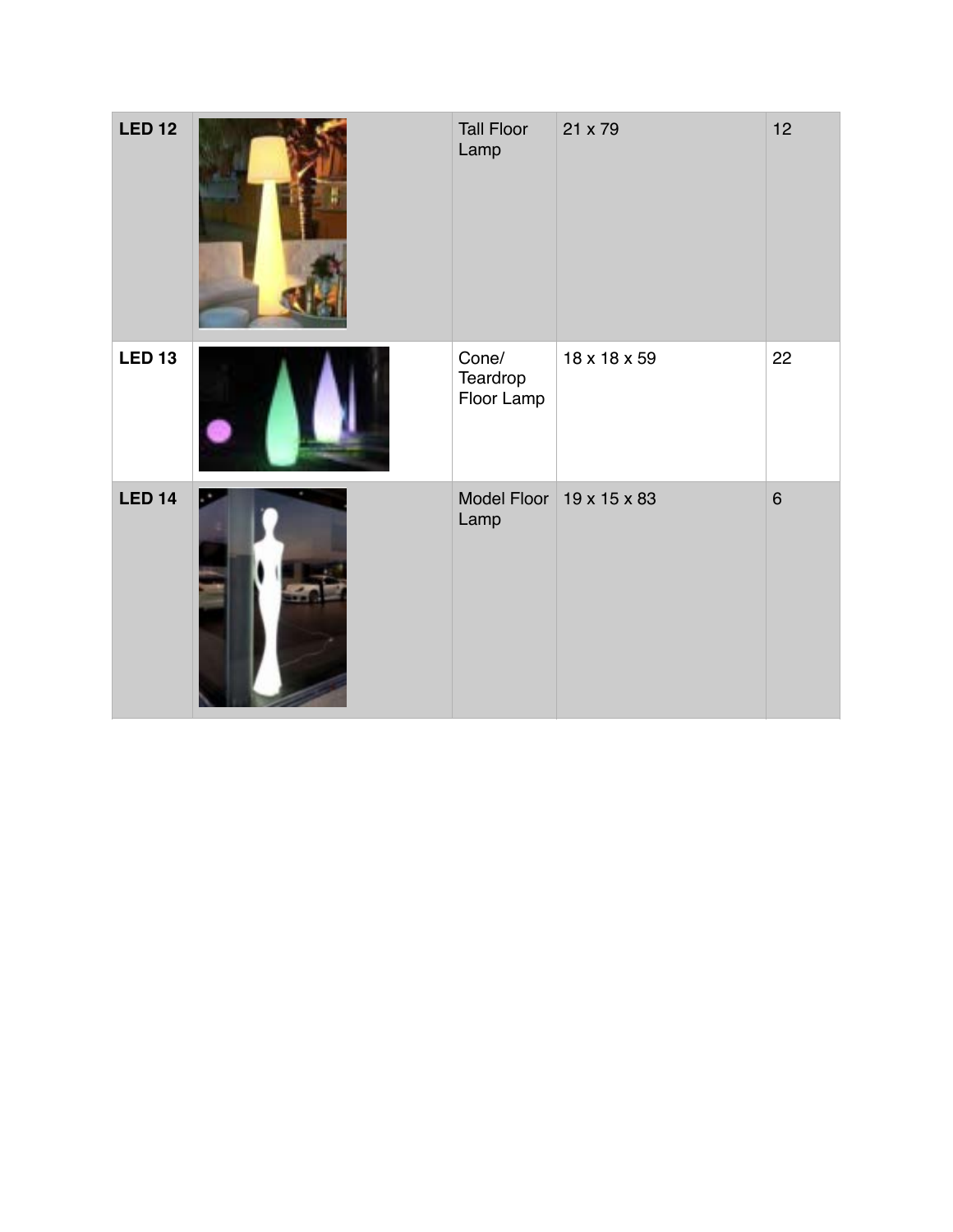| <b>LED 15</b> | Swing<br>(include<br>hanging<br>accessory)<br>Single<br>stand<br>option | 59 x 16                                                                                                                                                                                                                                                                                                                                                                                                   | 8                              |
|---------------|-------------------------------------------------------------------------|-----------------------------------------------------------------------------------------------------------------------------------------------------------------------------------------------------------------------------------------------------------------------------------------------------------------------------------------------------------------------------------------------------------|--------------------------------|
| <b>LED 16</b> | Lounge<br>Module<br>Sections<br>Seat<br>cushion<br>option<br>available  | <b>Lounge Module Middle</b><br>31 x 31 x 29<br><b>Lounge Module Corner</b><br>$31 \times 26 \times 29$<br>the contract of the contract of the contract of the contract of the contract of the contract of<br>the control of the control of the control of the control of the control of the control of<br>the contract of the contract of the contract of the contract of the contract of the contract of | Middle:<br>46<br>Corner:<br>12 |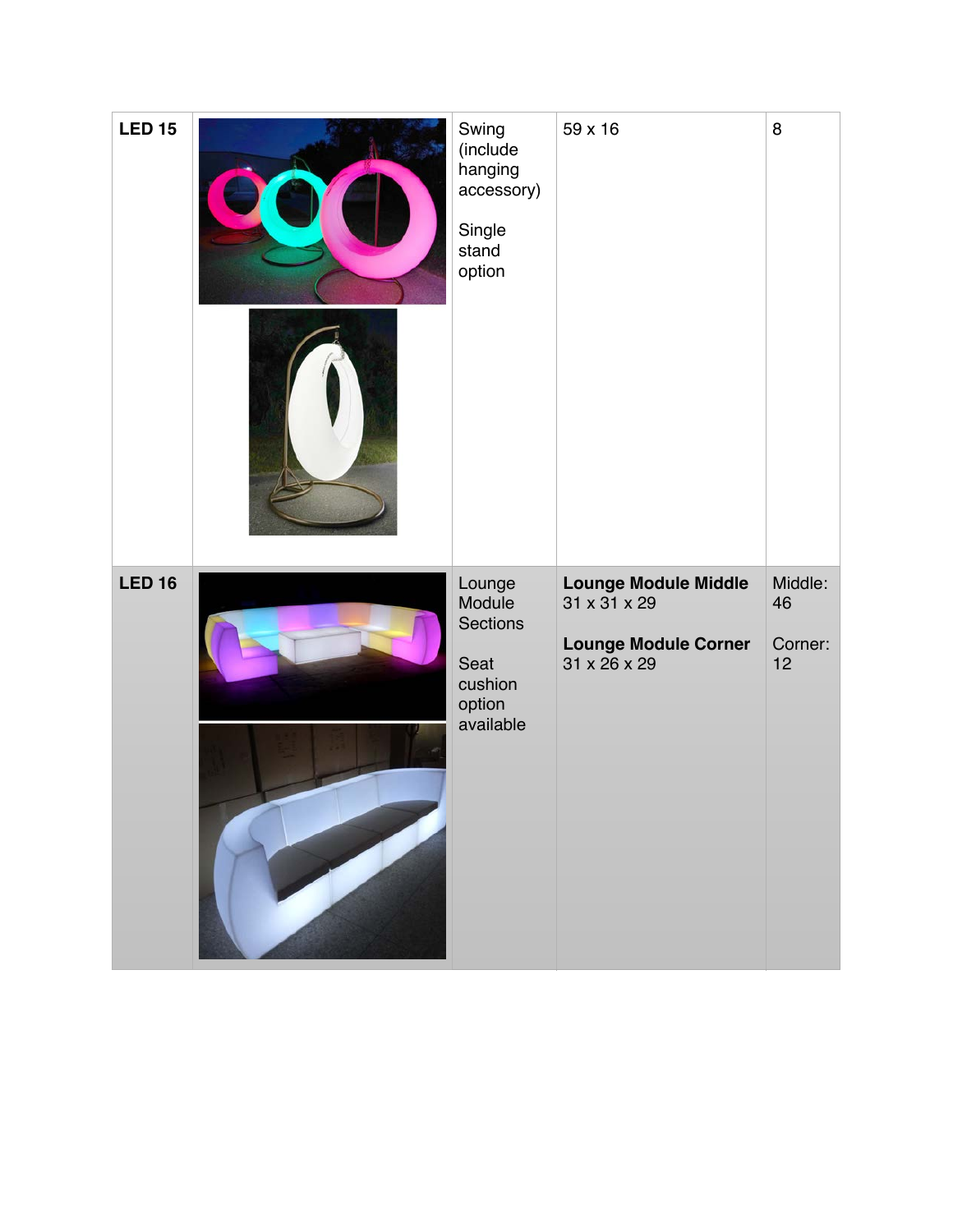| <b>LED 17</b> | Christmas<br>Options              | Please ask for details    |                |
|---------------|-----------------------------------|---------------------------|----------------|
| <b>LED 18</b> | Club Chair                        | 28.5 x 28.5 x 28          | 28             |
| <b>LED 19</b> | <b>Pillow Chair</b>               | Height: 28"<br>Width: 34" | 12             |
| <b>LED 20</b> | Pillow<br>Coffee<br>Table         | 24.5 x 24.5 x 9.5         | $\overline{4}$ |
| <b>LED 21</b> | <b>Pillow Side</b><br>Table/Stool | 25.5 x 25.5 x 12.5        | $\overline{4}$ |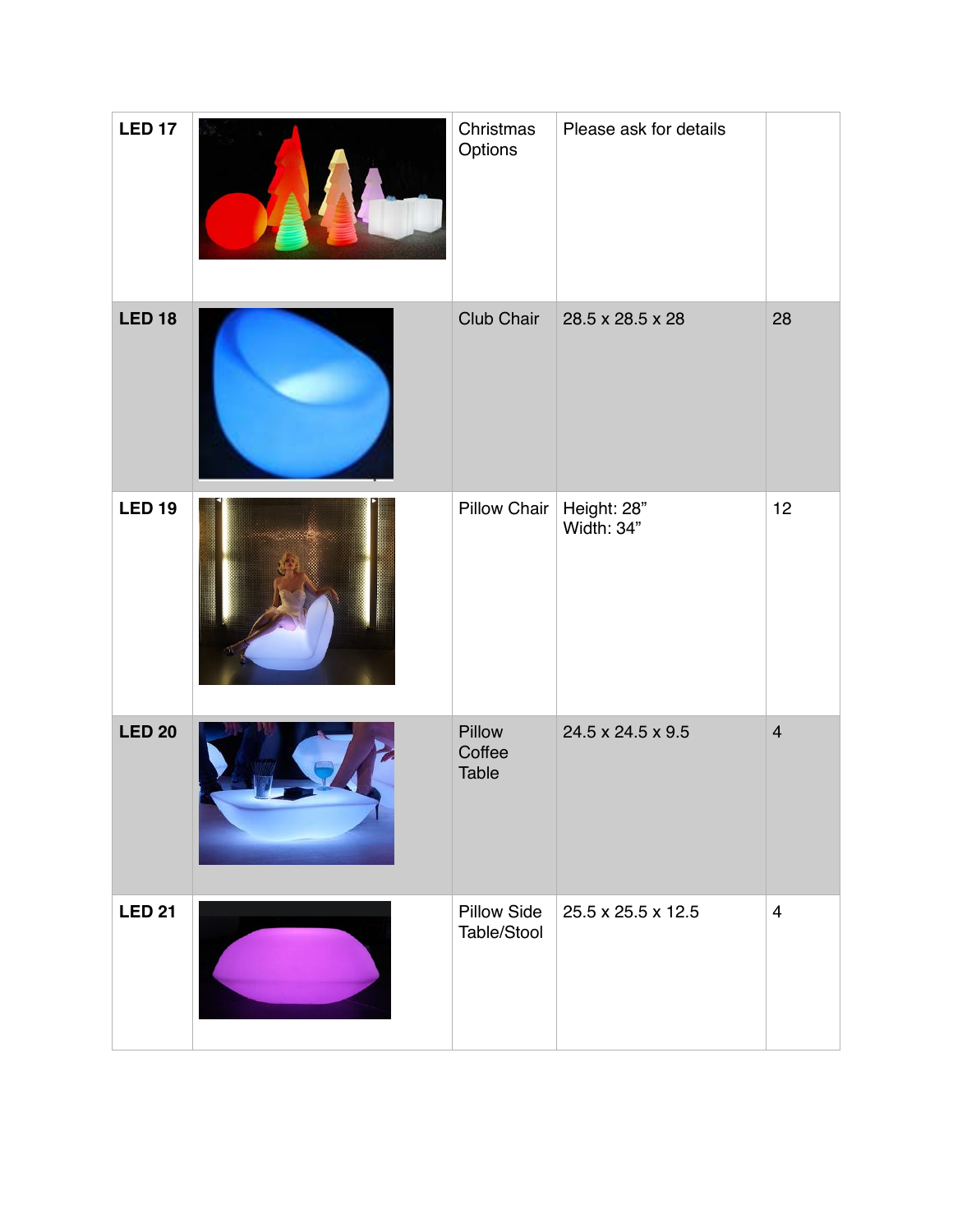| <b>LED 22</b> | Sphere     | 20.5 dia                              | 20                      |
|---------------|------------|---------------------------------------|-------------------------|
| <b>LED 23</b> | Side Table | 17 X 16                               | 12                      |
| <b>LED 24</b> | Cube       | 16.5 x 16.5                           | 60                      |
| <b>LED 25</b> |            | Buffet Table $47 \times 16 \times 35$ | $\overline{\mathbf{4}}$ |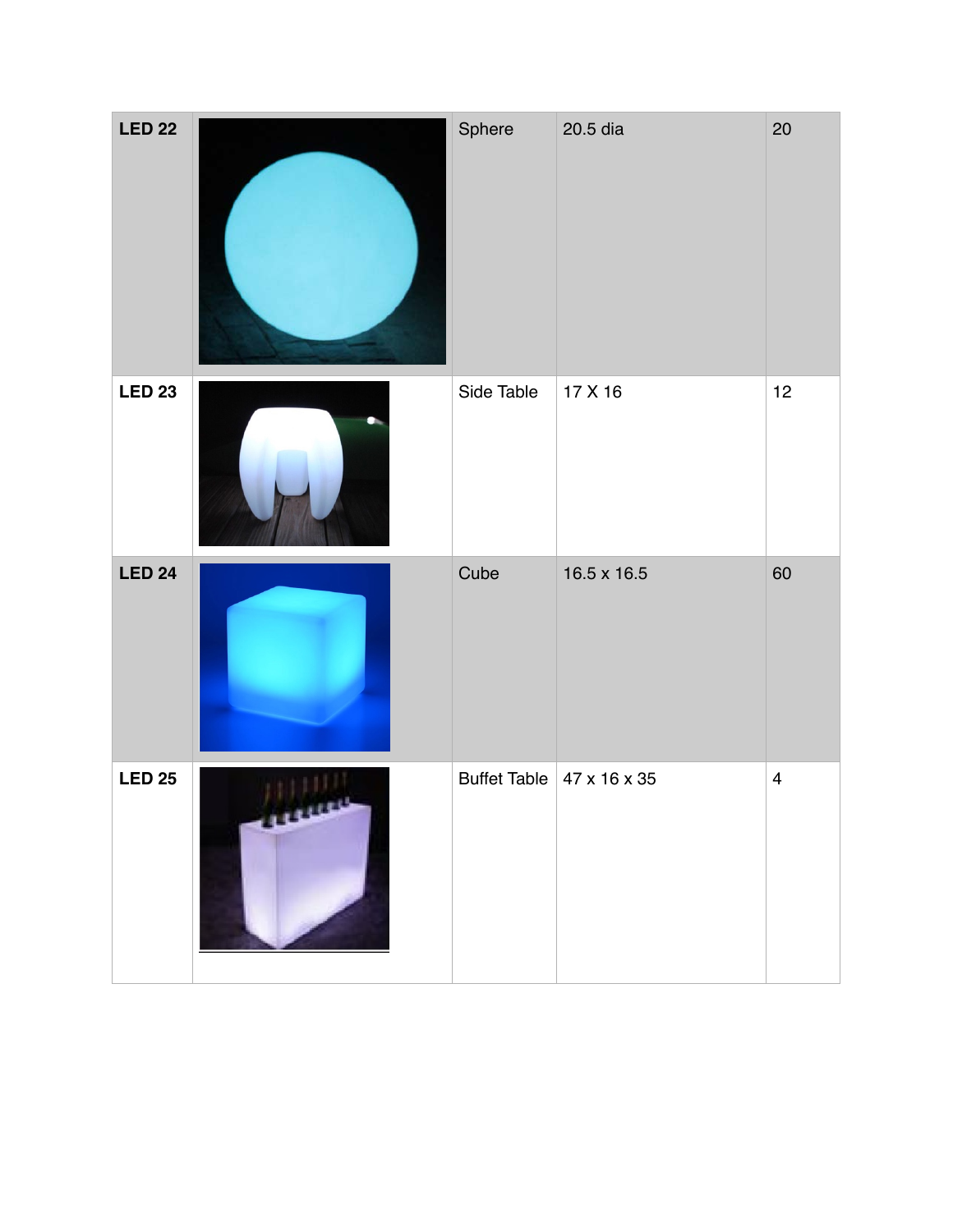| <b>LED 26</b> | Table Light                     | $6x6x9$                          | 20                     |
|---------------|---------------------------------|----------------------------------|------------------------|
| <b>LED 27</b> | LED<br>Floating<br>Duck         | $11.5 \times 10 \times 9$        | $10$                   |
| <b>LED 28</b> | LED Letters 48" high<br>$A - Z$ | 6" deep<br>W letter width is 37" | 3 of<br>each<br>letter |
| <b>LED 29</b> | LED<br>Numbers<br>$0 - 9$       | 48" high<br>6" deep              | 2 of<br>each<br>number |
| <b>LED 30</b> | <b>LED Table</b><br>Lamp        | 10.5 x 10.5 x 16                 | 10                     |